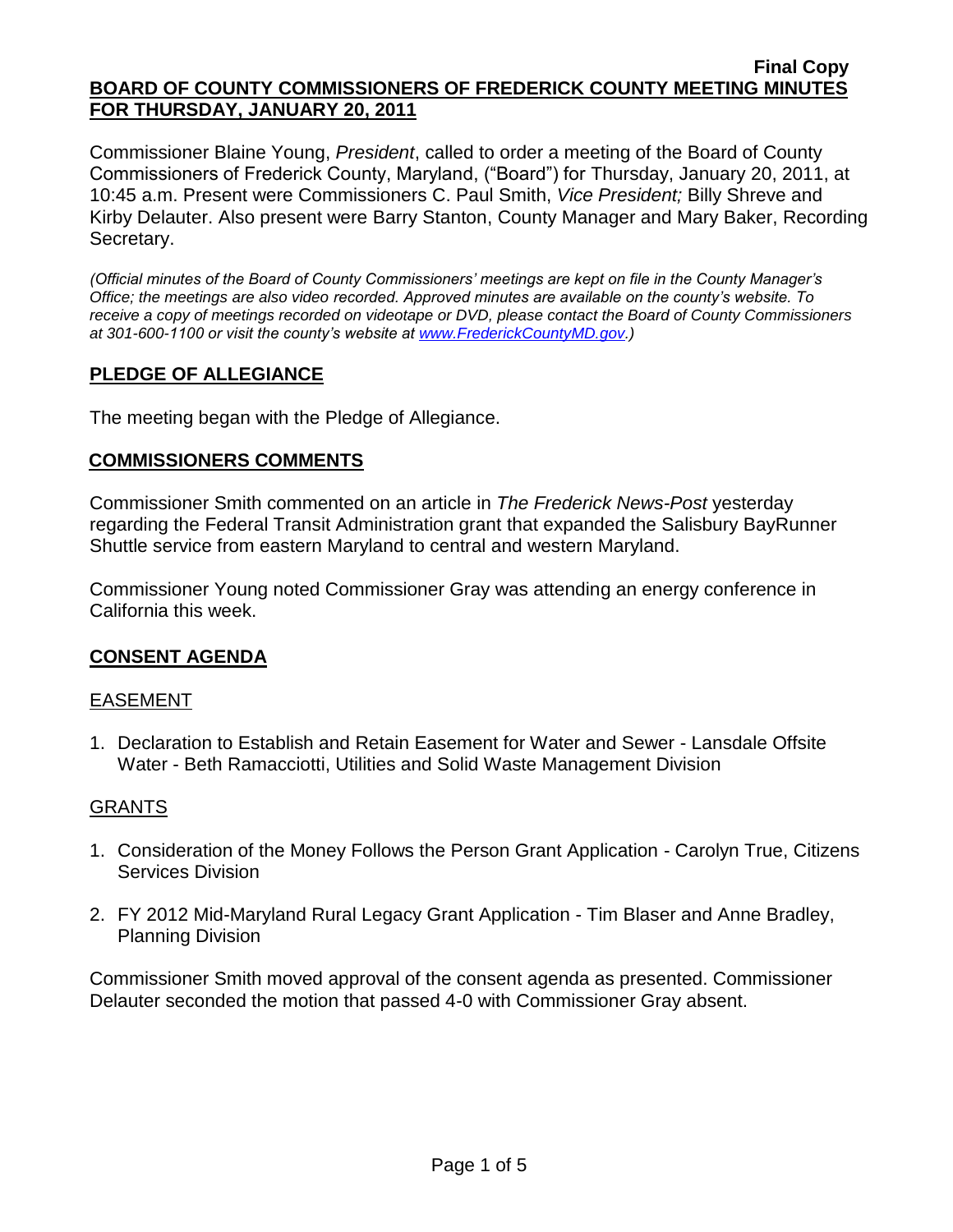#### **ADMINISTRATIVE BUSINESS**

### **Approval of Board of County Commissioners' Meeting Minutes**

The following set of minutes passed by unanimous consent:

- ◆ Thursday, December 16, 2010
- Thursday, December 16, 2010 Closed Session
- Tuesday, January 11, 2011
- Tuesday, January 11, 2011 Closed Session

### **Bid Award - Purchasing Memo #11-07, Homewood at Crumland Farms Meal Preparation for Meals on Wheels Routes (Sole Source) – Hal Good, Finance Division**

Mr. Good and Carolyn True, Citizens Services Division, presented the proposed purchasing memo.

Commissioner Smith moved approval of Purchasing Memo #11-07 as presented. Commissioner Shreve seconded the motion that passed 4-0 with Commissioner Gray absent.

# **Decision on the Frederick County Employees Retirement Plan - Sixteenth Amendment (Public Hearing held 1/4/11) - Tracy Lobuts, Human Resources Division**

Ms. Lobuts presented the proposed ordinance for signature.

Commissioner Smith moved approval of the sixteenth amendment to the retirement plan and the proposed ordinance as presented. Commissioner Delauter seconded the motion that passed 4-0

A copy of the approved/adopted ordinance can be obtained in the County Manager's Office or by accessing [www.FrederickCountyMD.gov.](file://NT1S5/BOCC/BOCC/BOCC%20Minutes/Mary)

# **Amendment to the Flexible Benefit Plan - Mitch Hose and Kristin Brandenburg, Human Resources Division**

Mr. Hose and Ms. Brandenburg presented the proposed amendment.

Commissioner Smith moved approval of the amendment to the flexible spending plan as presented. Commissioner Shreve seconded the motion that passed 4-0.

# **Legislative Issues – John Mathias, Office of the County Attorney**

Regan Cherney, Office of the County Manager, presented the legislative updates.

No action was taken by the Board.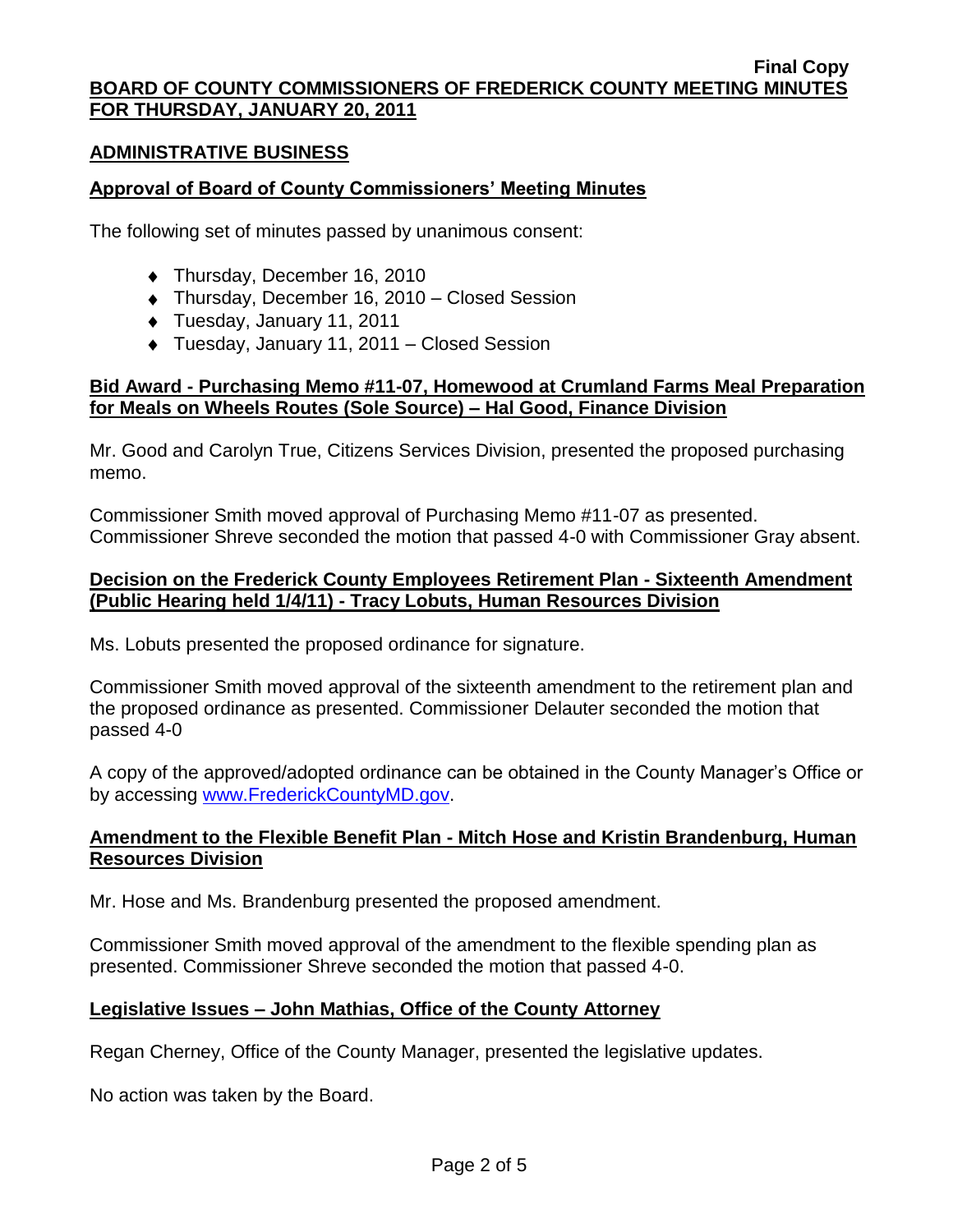#### **Final Copy BOARD OF COUNTY COMMISSIONERS OF FREDERICK COUNTY MEETING MINUTES FOR THURSDAY, JANUARY 20, 2011**

# **COMMISSIONERS COMMENTS**

None.

# **PUBLIC COMMENTS (3 MINUTE PRESENTATION)**

None.

# **QUESTIONS – PRESS**

None.

# **CLOSED SESSION**

Commissioner Smith moved to proceed into closed session in accordance with Maryland Annotated Code State Government Article § 10-508(a)(7) To consult with counsel to obtain legal advice on a legal matter; and (8) To consult with staff, consultants, or other individuals about pending or potential litigation. Commissioner Shreve seconded the motion that passed 4-0 with Commissioner Gray absent.

# **ADJOURN**

The meeting adjourned at 11:30 a.m.

Mary E. Baker Recording Secretary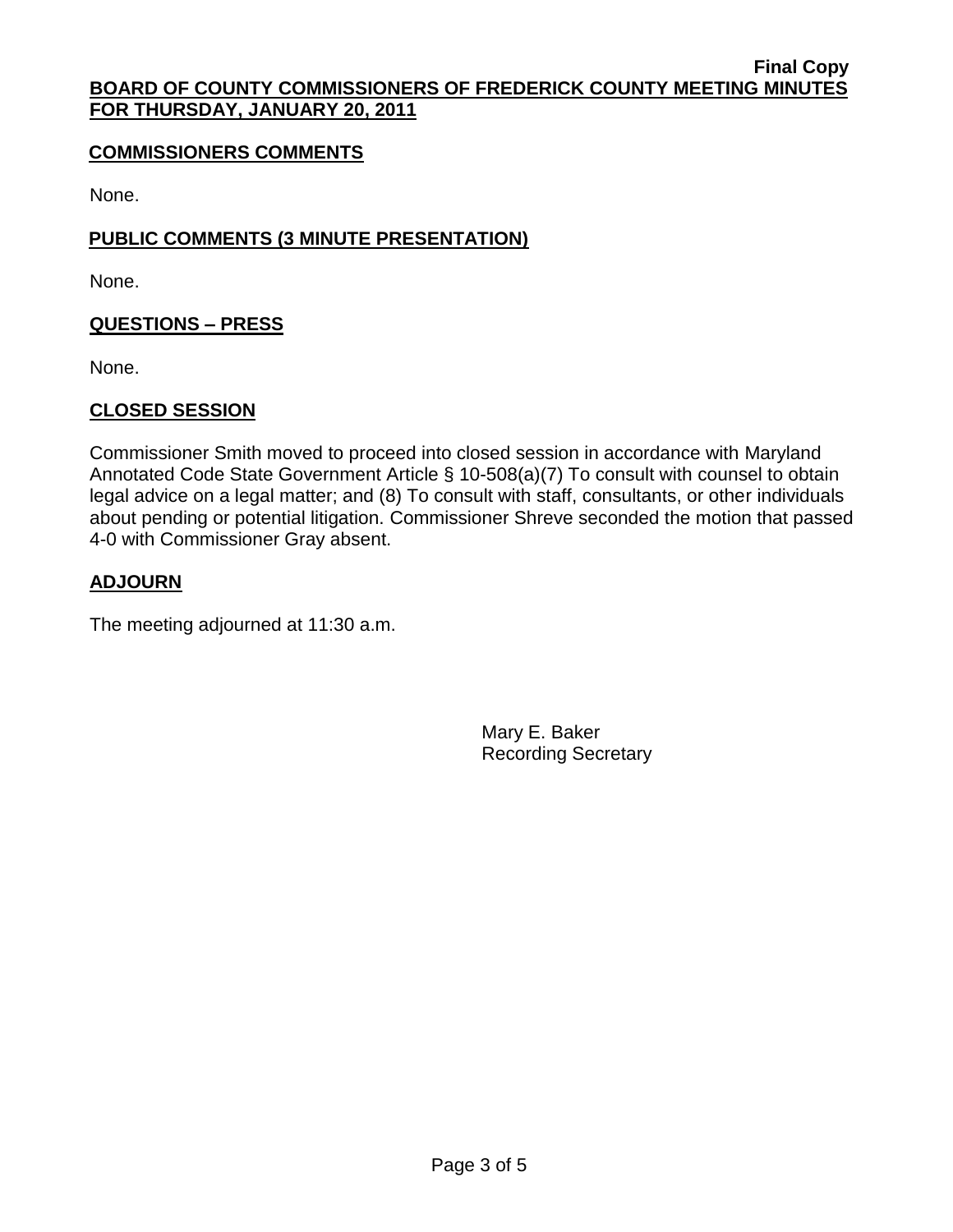**Final Copy BOARD OF COUNTY COMMISSIONERS OF FREDERICK COUNTY MEETING MINUTES FOR THURSDAY, JANUARY 20, 2011**

# **FORM OF STATEMENT FOR CLOSING THE MEETING OF THUSDAY, JANUARY 20, 2011**

# **STATUTORY AUTHORITY TO CLOSE SESSION**

#### **State Government Article §10-508(a):**

(7) To consult with counsel to obtain legal advice on a legal matter; and

(8) To consult with staff, consultants, or other individuals about pending or potential litigation.

#### **Motion:**

Commissioner Smith moved to proceed into closed session in accordance with Maryland Annotated Code State Government Article § 10-508(a)(7) To consult with counsel to obtain legal advice on a legal matter; and (8) To consult with staff, consultants, or other individuals about pending or potential litigation. Commissioner Shreve seconded the motion that passed 4-0 with Commissioner Gray absent.

#### **Time and Location:**

11:40 a.m. – Third Floor Meeting Room, Winchester Hall

### **Topic to be Discussed:**

To discuss the status of certain and possible further action in connection with loans made by the county.

> Mary Baker Recording Secretary